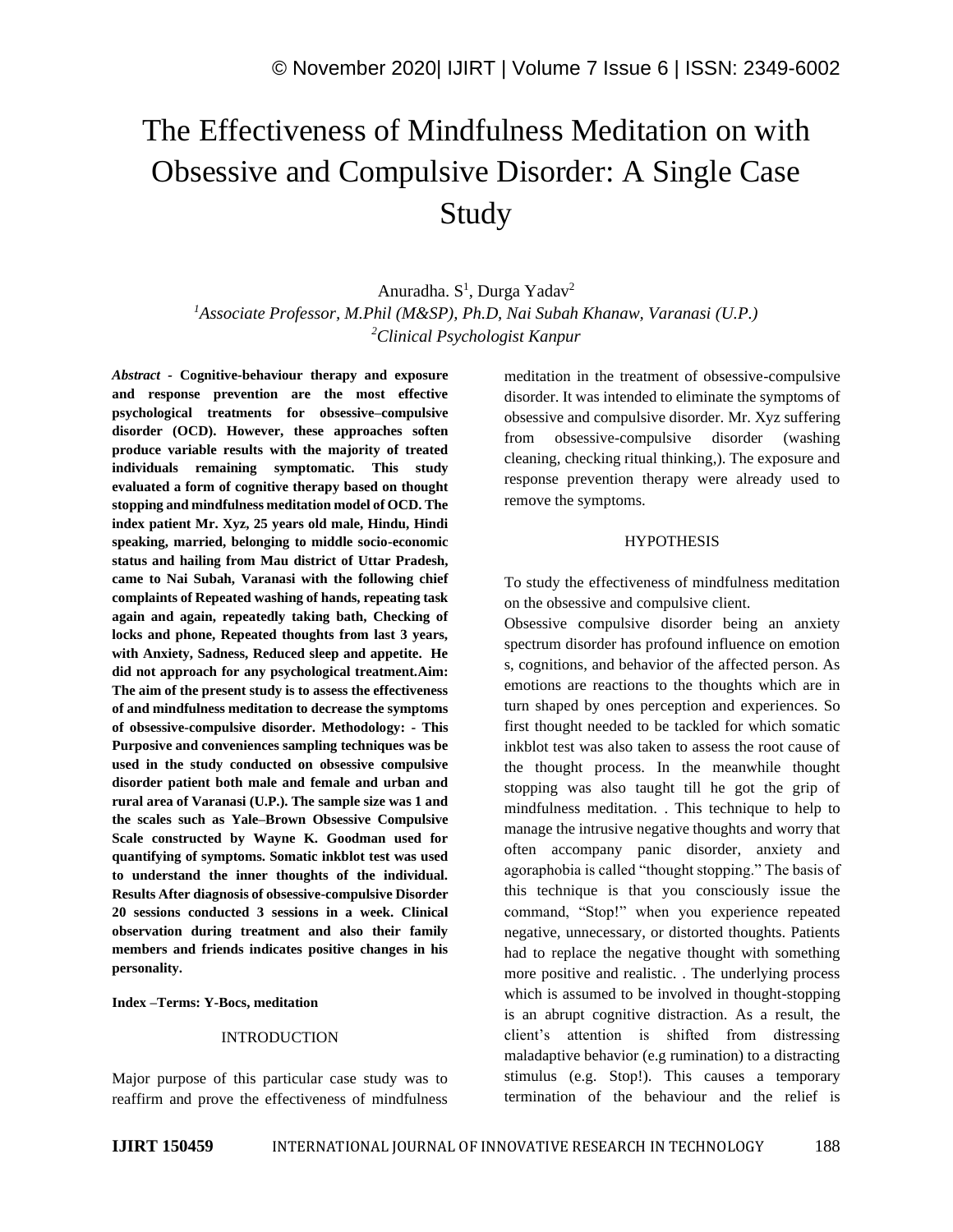reinforcing for the client, as it provides an opportunity for escape from the distressing ruminative thought process. Thus, a negative reinforcement hypothesis explains its behavioral effect.

Mindfulness breathing: Deep breathing is one of the best ways to lower stress in the body. This is because when you breathe deeply, it sends a message to your brain to calm down and relax. The brain then sends this message to human body. Those things that happen when one is stressed, such as increased heart rate, fast breathing, and high blood pressure, all decrease as you breathe deeply to relax. The way you breathe affects the whole body. Breathing exercises are a good way to relax, reduce tension, and relieve stress. Breathing exercises are easy to learn. It can be done whenever one want and we do not need any special tools or equipment to do them. The rationale behind it is law of reciprocal inhibition. It works on non-judgmental awareness of things. This meditation also helps in activation of parasympathetic nervous system.

#### **METHODS**

Participants: Mr.xyz

Materials: Yale–Brown Obsessive Compulsive Scale constructed by Wayne K. Goodman used for assessment. Somatic inkblot test

Procedure: In first 3 sessions Motivational interviewing, Therapeutic alliances and Psycho education assessment of Assessment – Yale–Brown Obsessive Compulsive Scale (Y-Bocs) checklist constructed by Wayne K. Goodman. Was made in the light of these interview and reason and causes of disorder was also elicited through somatic inkblot test. According to ICD-10 for diagnosis and nature of disorder.

#### RESULT AND DISCUSSION

Result:

Mean and Standard Deviation Pre and Post Condition of OCD

| Dimensio      | Experimenta | N | Scor  | S.D | U-Test     |
|---------------|-------------|---|-------|-----|------------|
| n             | 1 Condition |   |       |     |            |
| Y-BOCS        | Exp Pre     |   |       | 3.0 | Significan |
| <b>SCORIN</b> |             |   |       |     |            |
|               | Exp Post    |   | 12.66 | 2.3 |            |
|               |             |   |       |     |            |

Table reveals that the Pre assessment of OCD patients had a difference M=20.86 in in comparison of post assessment M=12.66 with regards to ritualistic thinking. There was difference in mean significantly u-test = 1.50. Pre assessment on OCD patients feels more anxiety, a patient developed learned negative thoughts and behavior patterns, towards previously neutral situations which can result from life experiences and ritualistic behaviors were a form of learned avoidance. But after giving exposure response prevention therapy with thought stopping and mindfulness meditation (Deep Breathing) starts 3 sessions in a week. In the course of treatment his mother and sister reported about positive behavioral changes in the different sphere of xyz Life. Clinical observation during treatment also indicated a gradual positive change in his personality. The difference between pre- and post-assessment confirmed precision of hypothesis and effectiveness of cognitive behavior therapy and mindfulness meditation. Feedback was obtained on weekly basis for 1 month from Mr xyz and his family this was confirmed decrease of OCD symptoms.

#### DISCUSSION

Case History: the patient's personal history, Family history, social history and medical history was prepared through detailed interview and questioning sensitive issues of his life.

Family History: He is last in the series of 7 brother and sister. His father is a Shopkeeper and he work in a carpet shop he is from lower economic status, his mother is schoolteacher. Social History: He lived in joint family system. All brother and sister were married and all of them with their children.

Medical History: There is no medical treatment history.

#### ASSESSMENT

After first 3 sessions Motivational interviewing, Therapeutic alliances and Psycho education assessment of Assessment – Yale–Brown Obsessive Compulsive Scale (Y-Bocs) checklist. Rapport was established with him His precipitating factor was failure in love life. In the following week somatic inkblot test was also taken. It was aided by modeling this behavior by openly sharing some of his own intrusive thoughts. He was also told that having mental illness does not mean that the patient is mentally weak or that mental illness will remain lifelong as part of his personality. He was informed that many factors like stressful events, one's biological makeup, personality patterns, nurturance styles and dysfunctional assumptions lead to the depressive cognition. This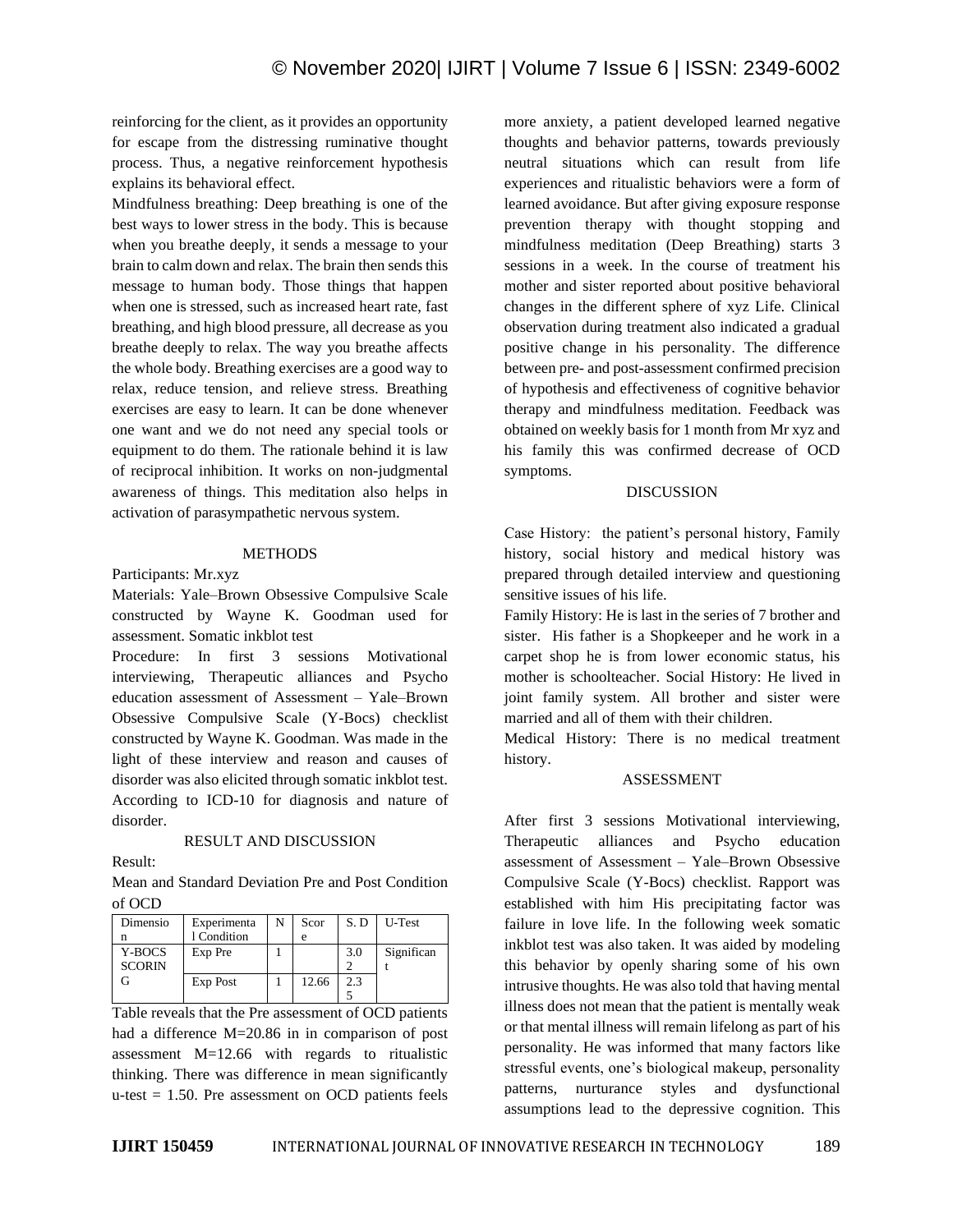culminates in many changes in behavior, emotion and overall personality, but this is temporary in nature. An explanation was given about the development and progress of illness in terms of predisposing, precipitating and perpetuating factors. The protective factors were also given special emphasis. After reaching at a mutual agreement with the patient on the problem areas, the treatment plan was discussed. At this point, the patient was informed about the total number of sessions, duration, treatment process, homework assignments, role of patient's cooperation and regular follow up.

Exposure and response prevention (ERP) were introduced with the aim of making the patient realize that the anxiety aroused from obsessions will dissipate even if he did not engage in compulsions. The ERP exercises were chosen by mutual agreement with the patient, to be done in the intervals between the sessions. At first the patient was provided with the rationale of ERP. The rationale included elements of both the behavioral (habituation) and cognitive explanations for how exposure reduces fear. The rationale enumerated logical links between the patient's OCD symptoms, the treatment procedures, and the anticipated outcomes. It was also individualized according to the patient's idiosyncratic symptoms. It helped the patient learn that the risks associated with obsessions are acceptably low. Therefore safety-seeking behaviors such as avoidance, rituals, reassurance seeking, and neutralizing are redundant and unnecessary. For this, a fear hierarchy was made which consisted of specific situations which the patient was supposed to confront. At first, a ritual or an avoidance behavior that the patient has graded as mild intensity (anxiety level of 1 and 2) was chosen from the list of symptoms. Then Prolonged exposure to each hierarchy item, one at a time, were conducted repeatedly until distress levels were reduced to the point that the patient could manage adaptively with the situation. With Exposure and response prevention therapy he was told about thought stopping" Start ignoring bothersome and unnecessary thoughts. Write down the thoughts that are causing you the most trouble and pick one that you would like to work on. Start with a thought that's easy to visualize and realistic to work on; you can tackle more complicated or abstract stressful thoughts as your skill with the technique progresses. When this intrusive negative thought and worry that often accompany your anxiety

you consciously issue the command, "Stop!" when you experience repeated negative, unnecessary, or distorted thoughts. You then replace the negative thought with something more positive and realistic." The faulty cognitions were also addressed with the help of somatic inkblot test it was inferred that he had parental deprivation during his growing years which made him crave for affection from others. This was the predisposing factor in his History.

The index patient was having poor problem-solving capacity. This contributed to his feelings of inadequacy. The aim of improving his problemsolving ability was to improve general and behavioural functioning, prevent relapse and improve overall quality of life. For this, he was taught to focus on one problem first. Then precise and realistic targets were decided. Then the steps to achieve this target were decided. The patient was then told to choose the best option from many alternatives by analysing the pros and cons of each. At the end, he evaluated the solution by judging its consequences.

The patient was informed about how stress affects our physical and mental health. Due to stress our coping ability and ability to deal with day-to-day struggles deteriorates. For this relaxation exercises were introduced for overall improvement in his wellbeing and ability to cope with stressors. Mindfulness based meditation techniques were introduced. This meditation also helped in non-judgmental awareness towards these thoughts and with the law of reciprocal inhibition the stress cycle was replaced with relaxation.

## **OUTCOMES**

- Reduced obsessions
- Reduced compulsions
- Reduced anxiety
- Improved problem-solving skills.
- Improved social interaction.

#### **CONCLUSION**

- The patient was suffering from obsessivecompulsive disorder (washing cleaning, checking ritual thinking,).
- Different feeling of dirtiness, sense of guilt and failure in love life particular events by